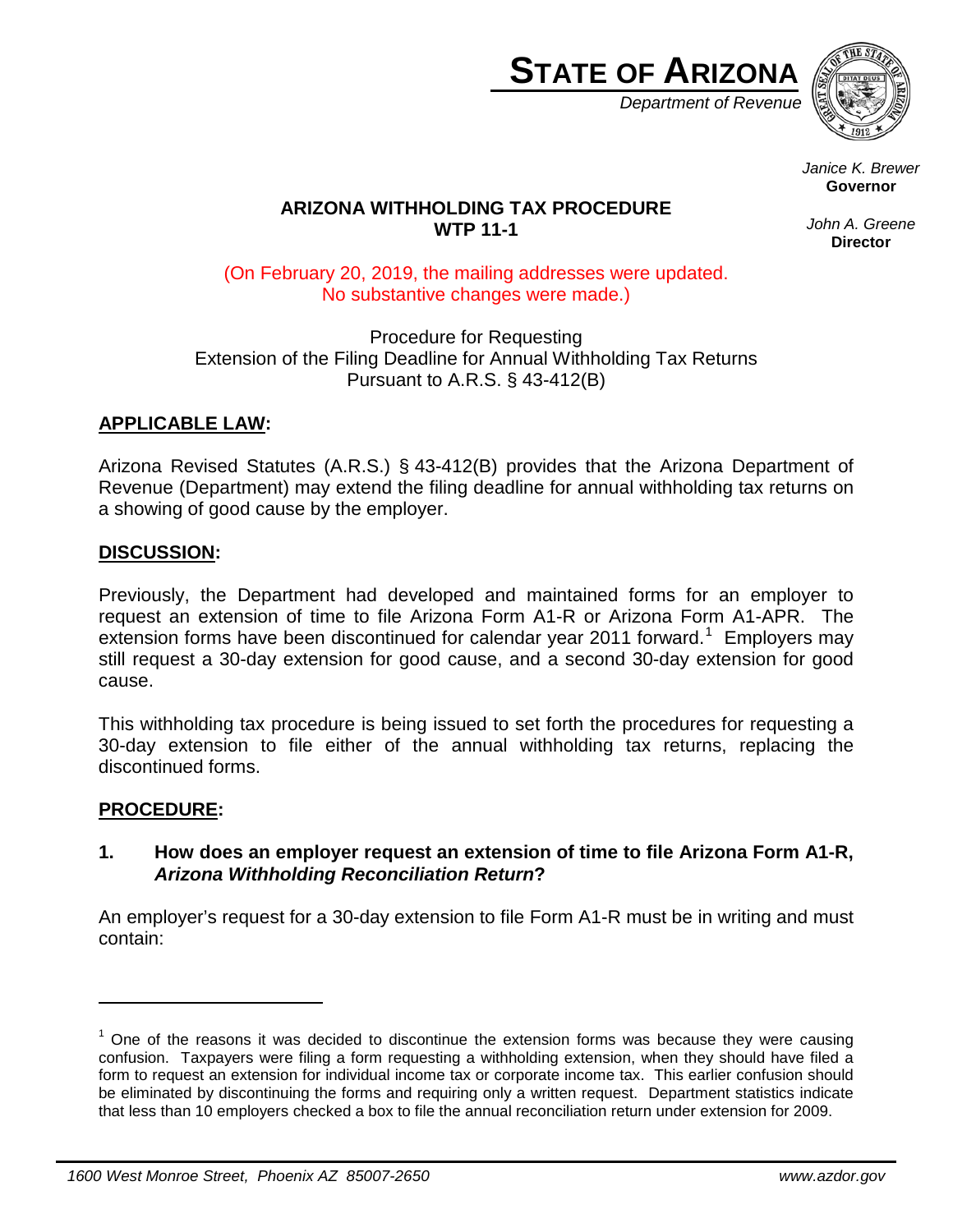- (1) employer's name;
- (2) employer's current address;
- (3) employer's daytime telephone number;
- (4) employer identification number;
- (5) an indication of which 30-day extension the request is for (first or second);
- (6) the reason why an extension of time to file is needed; and
- (7) the name and signature of the officer or agent, title, date and agent's TIN.

#### **An employer's request should be mailed to:**

Arizona Department of Revenue ATTN: Withholding Extension Requests PO Box 29009 Phoenix, AZ 85038-9009

The first extension request must be postmarked on or before the due date of the return. The second extension request must be postmarked on or before the end of the first extension period. If the last day for filing the extension request is a Saturday, Sunday, or legal holiday, the extension request will be considered to be timely if postmarked by the next business day. Late filed requests will be denied.

## **2. How does an employer request an extension of time to file Arizona Form A1-APR,** *Arizona Annual Payment Withholding Tax Return***?**

An employer's request for a 30-day extension to file Form A1-APR must be in writing and must contain:

- (1) employer's name;
- (2) employer's current address;
- (3) employer's daytime telephone number;
- (4) employer identification number;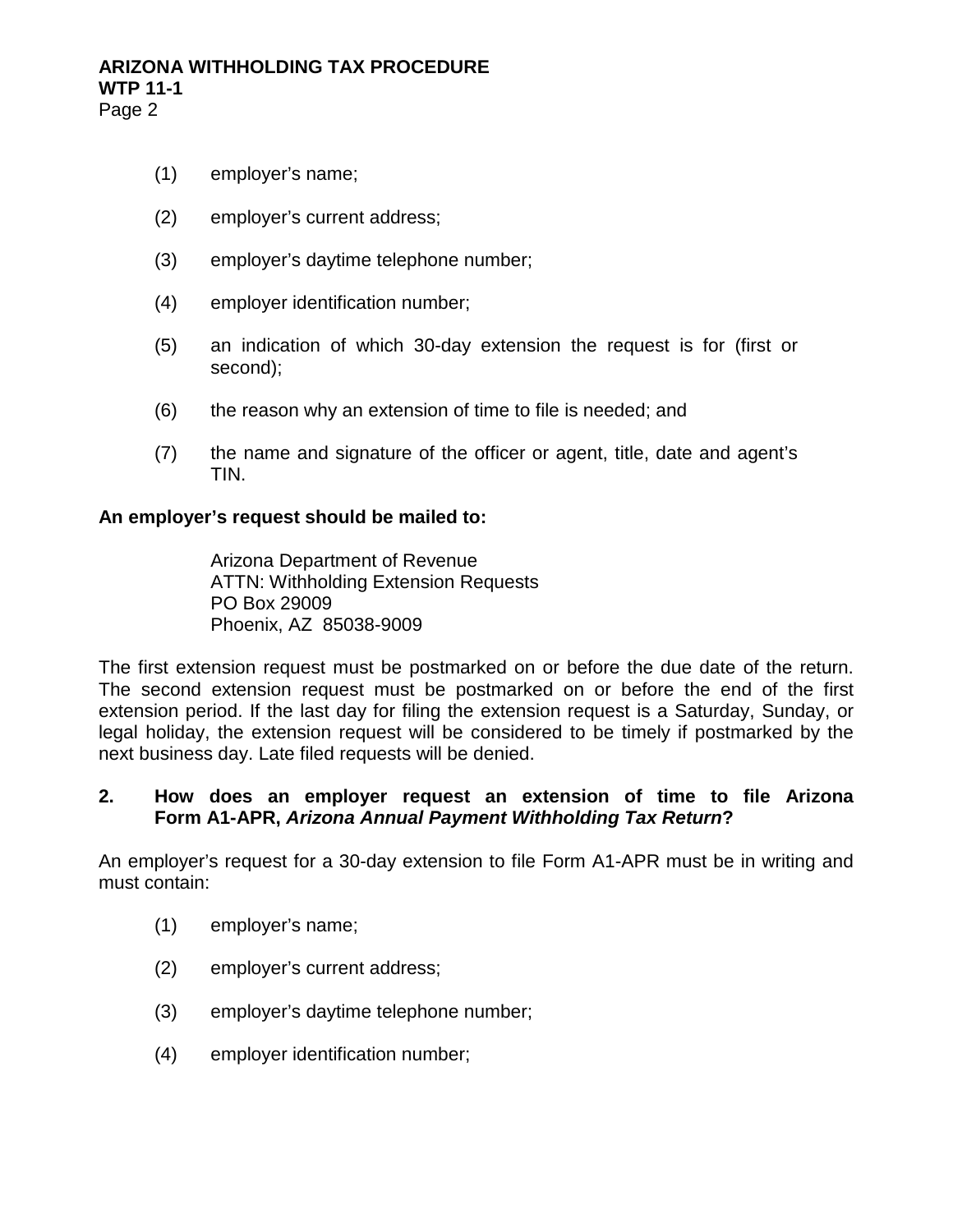# **ARIZONA WITHHOLDING TAX PROCEDURE WTP 11-1**

Page 3

- (5) an indication of which 30-day extension the request is for (first or second);
- (6) the reason why an extension of time to file is needed; and
- (7) the name and signature of the officer or agent, title, date and agent's TIN.

## **An employer's request should be mailed to:**

Arizona Department of Revenue ATTN: Withholding Extension Requests PO Box 29009 Phoenix, AZ 85038-9009

The first extension request must be postmarked on or before the due date of the return. The second extension request must be postmarked on or before the end of the first extension period. If the last day for filing the extension request is a Saturday, Sunday, or legal holiday, the extension request will be considered to be timely if postmarked by the next business day. Late filed requests will be denied.

**The extension request extends the time to file, but does not extend the time to pay the tax due. Therefore, an employer must pay the tax liability due by the original due date of the return. A registered employer can do this online at www.aztaxes.gov. If making a payment by check or money order, the employer must include a completed Form A1-WP, indicating that the payment is for the 4th quarter with the extension request.**

The payment must be postmarked on or before the original due date of the return to avoid the imposition of penalties.

## **3. What should an employer expect from the Department after filing the extension request?**

The Department will send a letter to the employer only if the extension request is denied.

# **4. What should the employer do with the extension request?**

The employer should make a copy of each extension request prior to mailing it to the Department. The employer should attach a copy of the extension request to the front of the employer's return, when filed. If filing online, the employer should maintain the extension request for its records.